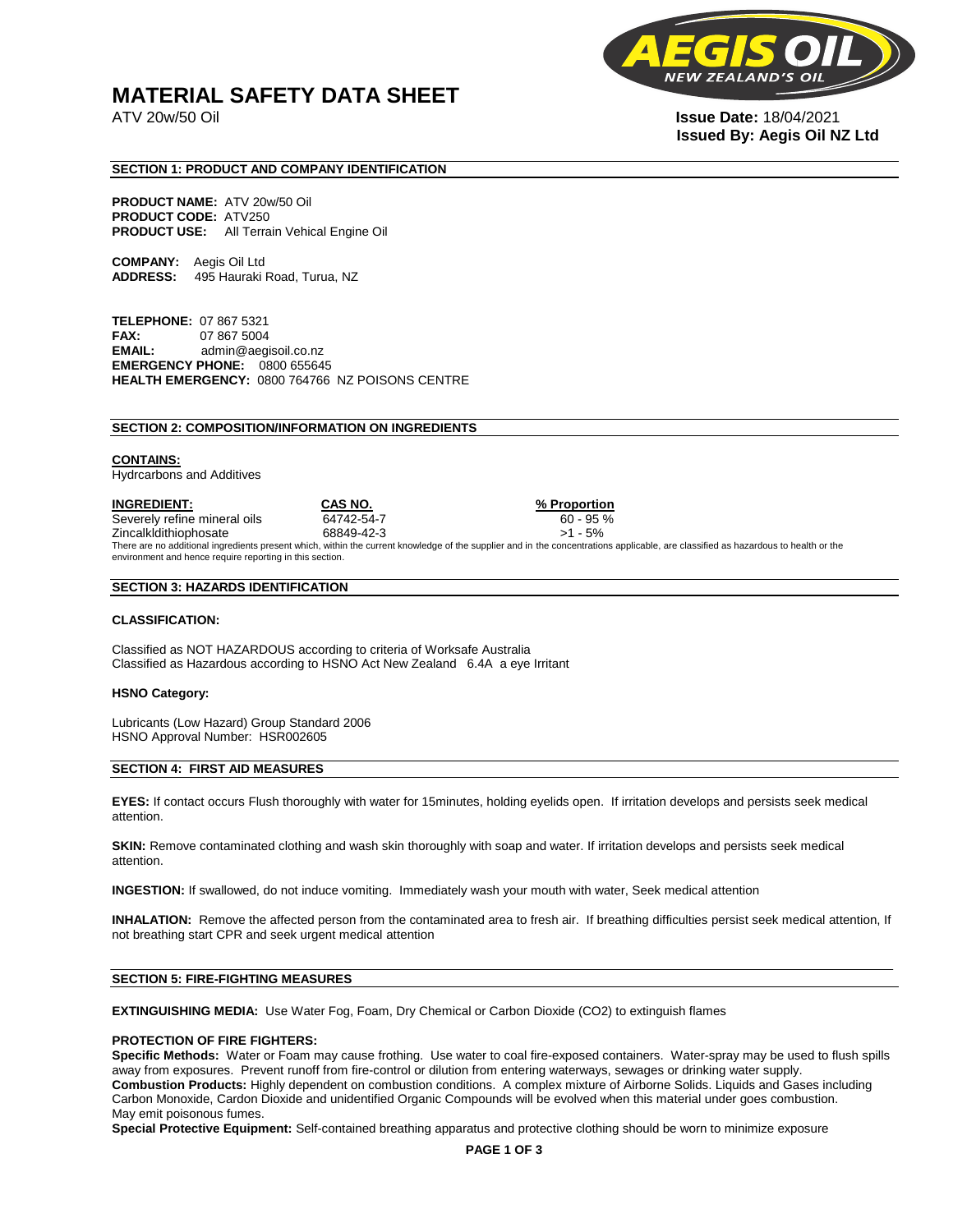# **MATERIAL SAFETY DATA SHEET**



ATV 20w/50 Oil **Issue Date:** 18/04/2021 **Issued By: Aegis Oil NZ Ltd** 

# **SECTION 6: ACCIDENTAL RELEASE MEASURES**

**SPILL MANAGEMENT:** Eliminate all sources of ignition in the vicinity of the spilled material. Stop the leak if safe to do so. Contain and absorb with suitable absorbent material. Collect material and place into a suitably sealed and labeled container – Dispose of in the manner consistent with applicable regulations. Observe precautions in Exposure Controls/Personal Protection. Avoid breathing vapours and contact to the skin and eyes

**NOTIFICATION PROCEDURES:** Report spills as required to appropriate authorities Local Environment, Health Officer, Area Water Authority and or Fire Brigade/Police

#### **SECTION 7: HANDLING AND STORAGE**

**PRECAUTIONARY MEASURE:** Keep out of the reach of children

**GENERAL HANDLING:** Avoid contamination of the soil or releasing this material into sewage and drainage systems and bodies of water **STOREAGE:** Do not store in open or unlabeled containers. Store in a well ventilated place away from ignition sources, Strong Oxidizing Agents, Food Stuffs and Clothing. Keep closed when not in use or empty

**OTHER PRECAUTIONS:** Misuse of empty containers can be hazardous. Do not cut, weld, heat or drill. Do not pressurize or expose to open flame or heat. Keep closed when not in use or empty. Dispose of in the correct manner

# **SECTION 8: EXPOSURE CONTROLS/PERSONAL PROTECTION**

#### **ENGINEERING CONTROLS:** Use in a well ventilated area

**VENTILATION:** Natural ventilation should be sufficient**,** however where vapours or mists are generated the use of a local exhaust system is recommended.

**RESPIRATORY PROTECTION:** No respiratory protection is normally required. Where ventilation is inadequate and vapours and/or mists are generated the use of an approved respirator with organic vapour/particulate filter complying AS/NZ1715 and AS/NZS 1716 is recommended. **EYE PROTECTION:** Avoid contact with eyes. Normal industrial eye protection practices should be employed

**SKIN PROTECTION:** No special protective clothing is required. Wear Gloves of impervious material if handling material for prolonged periods and chemical resistant Apron where clothing is likely to be contaminated is recommended.

**WORK HYGIENIC PRACTICES:** Good Personal hygiene practices should be followed

# **EXPOSURE GUIDELINES:**

| <b>Component</b> | <b>Country.Agency</b> | <b>TWA</b>          | <b>STEL</b>    | Ceilina | <b>Notation</b>          |
|------------------|-----------------------|---------------------|----------------|---------|--------------------------|
|                  |                       |                     |                |         |                          |
| Oil Mist         | New Zealand           | 5 <sub>mq</sub> /m3 | $10$ mg/m $3-$ |         | $\overline{\phantom{a}}$ |

Consult local authorities for the appropriate values

# **SECTION 9: PHYSICAL AND CHEMICAL PROPERTIES**

**Attention: The data below are typical values and do not constitute a specification** 

**COLOUR:** Amber **ODOUR:** Mild Mineral Oil Odour **ODOUR THRESHOLD:** Not Establish **PHYSICAL STATE:** Liquid **BOILING POINT:** >220 ºC **SOLUBILITY:** Insoluble **SPECIFIC GRAVITY:** Typically 0.865g/mL **VAPOUR PRESSURE:** Expected to be <0.0005 kPa @ 20 ºC **VAPOUR DENSITY:** >2.0 **KINEMATIC VISCOSITY:** Typically 15 cSt @ 100 ºC **FREEZING POINT: Not Establish FLASH POINT:** > 200 ºC **FLAMMABILITY:** Not Establish